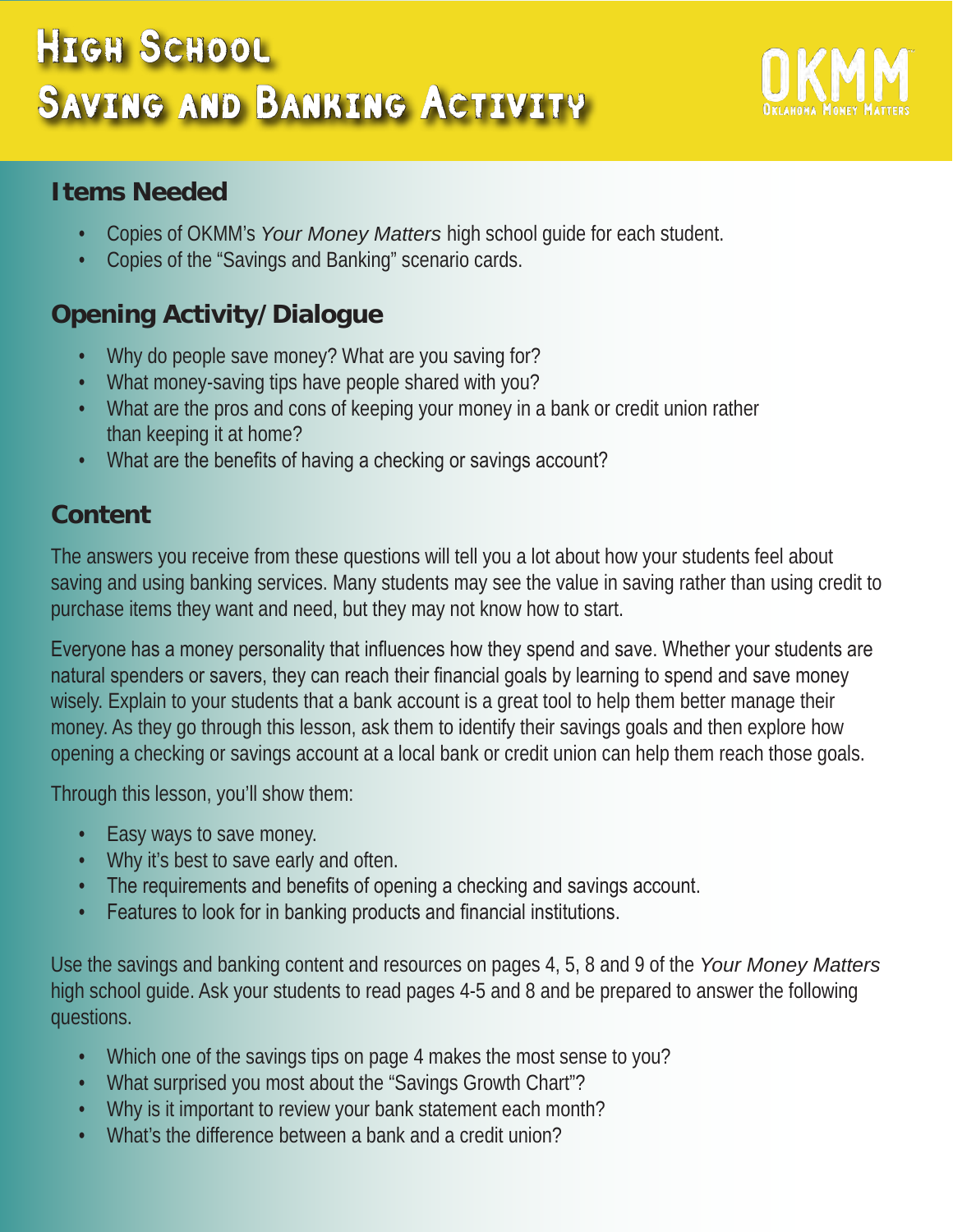**Teacher's note:** Explaining the difference between a bank and a credit union can help students understand which institution will best meet their needs. While both provide many of the same services, they have some distinct differences.

Banks are for-profit businesses that provide an array of services, like savings accounts, checking accounts and consumer loans, that generate revenue through interest and fees. Most banks are insured by the Federal Deposit Insurance Corporation (FDIC), which insures the account holder's money up to \$250,000. To qualify for an account, individuals must meet the bank's financial and/or credit requirements.

Credit unions are member-owned, not-for-profit organizations that offer an array of services similar to banks. Most credit unions insure their account holder's money - up to \$250,000 - through the National Credit Union Association (NCUA). To become a member of a credit union, individuals must meet the credit unions' financial and/or credit requirements, and may need to live or work within a certain area or work in a particular profession, like teaching or serving in the military.

# **Application**

Now that your students are more familiar with both banks and credit unions, distribute a copy of the "Saving and Banking" scenario cards and a *Your Money Matters* guide to each student. Ask them to read about Ethan and his money situation. Then using the "Checking Out Checking Accounts" worksheet on page 9 of their guide, ask students to compare the three financial institutions listed on their scenario cards to determine which institution will best meet Ethan's needs. Once finished, ask the class to share their decisions and discuss why they chose that particular option.

Ethan has a part-time job and routinely puts 25 percent of each paycheck into a joint savings account he has with his parents. His ultimate goal is to buy a car, but he also wants access to his money so he can pay for clothes, school activities and fuel. His savings account only allows three withdrawals per month without a penalty fee. Ethan wants to open his own checking account so he has easier access to his money. Ethan would like to find a financial institution that offers:

- Free or low-fee checking accounts that earn interest.
- Free ATM/debit card with his photo on the front.
- Free direct deposit.
- Free checks.
- Free online banking, including a free smartphone app.
- Overdraft protection.
- A reward program for earning good grades, paying on time, etc.
- FDIC or NCUA insurance.
- Multiple locations.
- Multiple ATM locations with free withdrawals.
- Locations that are open past 5 p.m. on weekdays and on Saturday mornings.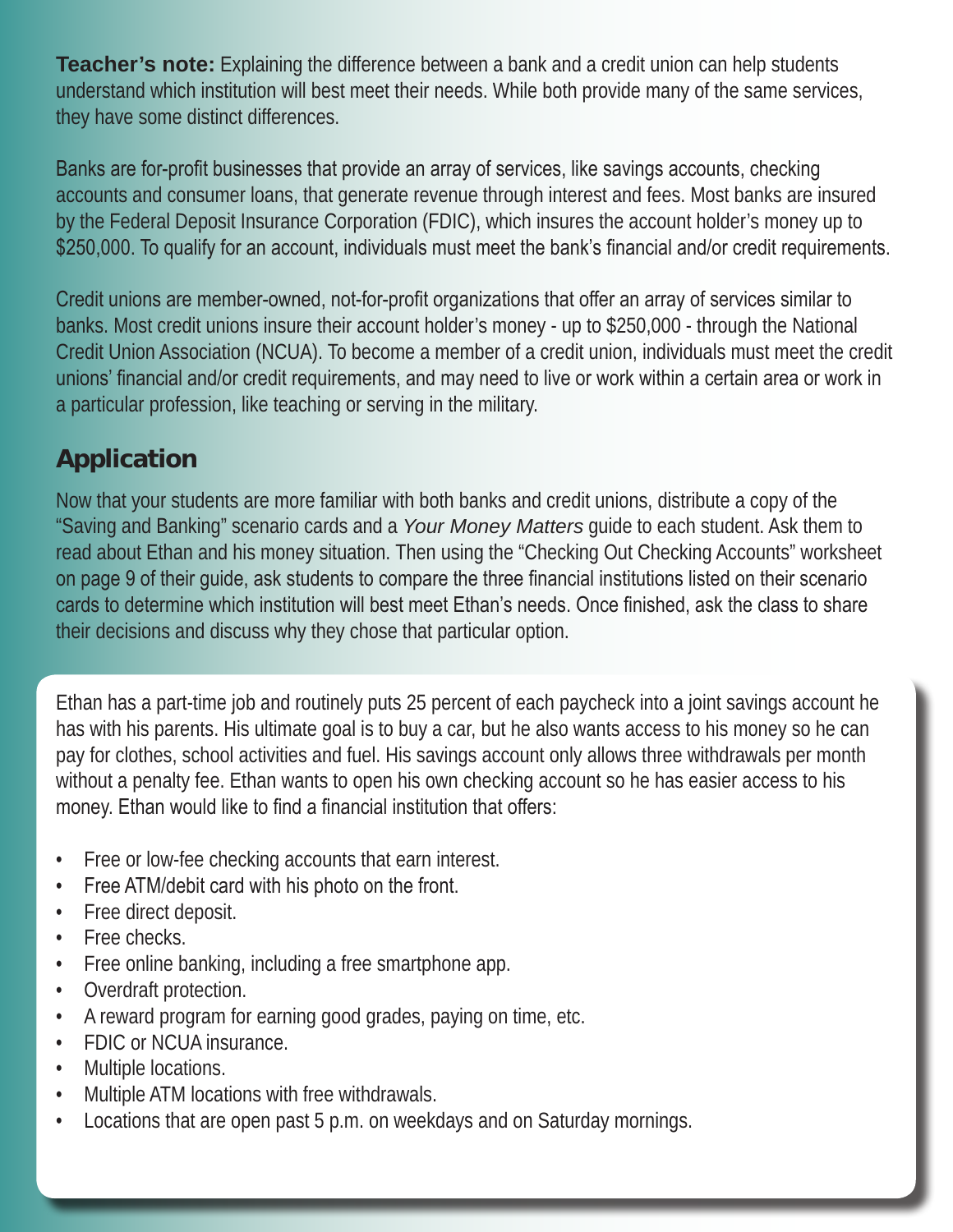After researching several banks and credit unions, Ethan found three financial institutions he likes. Each has different features, but none completely fulfills all of Ethan's requirements. Read each institutions's list of services and use the worksheet on page 9 of the *Your Money Matters* guide to help determine which financial institution is his best option.

#### *Institution 1: First National Bank of USA*

- \$50 to open an account.
- \$6.95 monthly maintenance fee.
- Free checks.
- Free ATM/debit card with free photo identification on the front.
- Free online banking and smartphone app.
- Free direct deposit.
- Overdraft protection, \$30 per transaction.
- ATMs at 11,000 locations in the United States and abroad.
- Hours Mon. through Thurs. 8 a.m. 4 p.m., Fri. 8 a.m. 5 p.m., Sat. closed.
- Three convenient bank locations.
- Member: FDIC.

## *Institution 2: Oklahoma Students and Teachers Credit Union (OSTCU)*

- \$5 to open an account.
- Accrues 3 percent interest per month.
- No monthly maintenance fee.
- Annual fee of \$25.00.
- ATM/debit card with photo on the front, \$8.95 per month.
- Online banking and smartphone app, \$5.95 per month.
- Free direct deposit and online billpay.
- "Good Grades, Get Money" program for students. Earn money for your grades!
- Free checks for students.
- Many convenient bank and ATM locations, throughout the city and the state.
- Hours: Mon. Fri. 8 a.m. 6 p.m., Sat. 9 a.m. 12 p.m.
- Member: NCUA.

### *Institution 3: Neighborhood Partner Community Bank and Trust, NA*

- \$35 to open an account.
- No monthly maintenance or annual fee.
- First box of checks (200 total) for free.
- Free ATM/debit card. Photo on front of card for \$4.95 (one-time fee).
- Low ATM withdrawal fees: \$1.00 per transaction.
- Overdraft protection, \$22 per transaction.
- Direct deposit, \$6.95 per month.
- Hours: Mon. Fri. 8 a.m. 8 p.m., Sat. 8 a.m. 5 p.m.
- Many banking locations, including most grocery stores throughout Oklahoma.
- Member: Oklahoma Bank and Trust Association (OBTA).